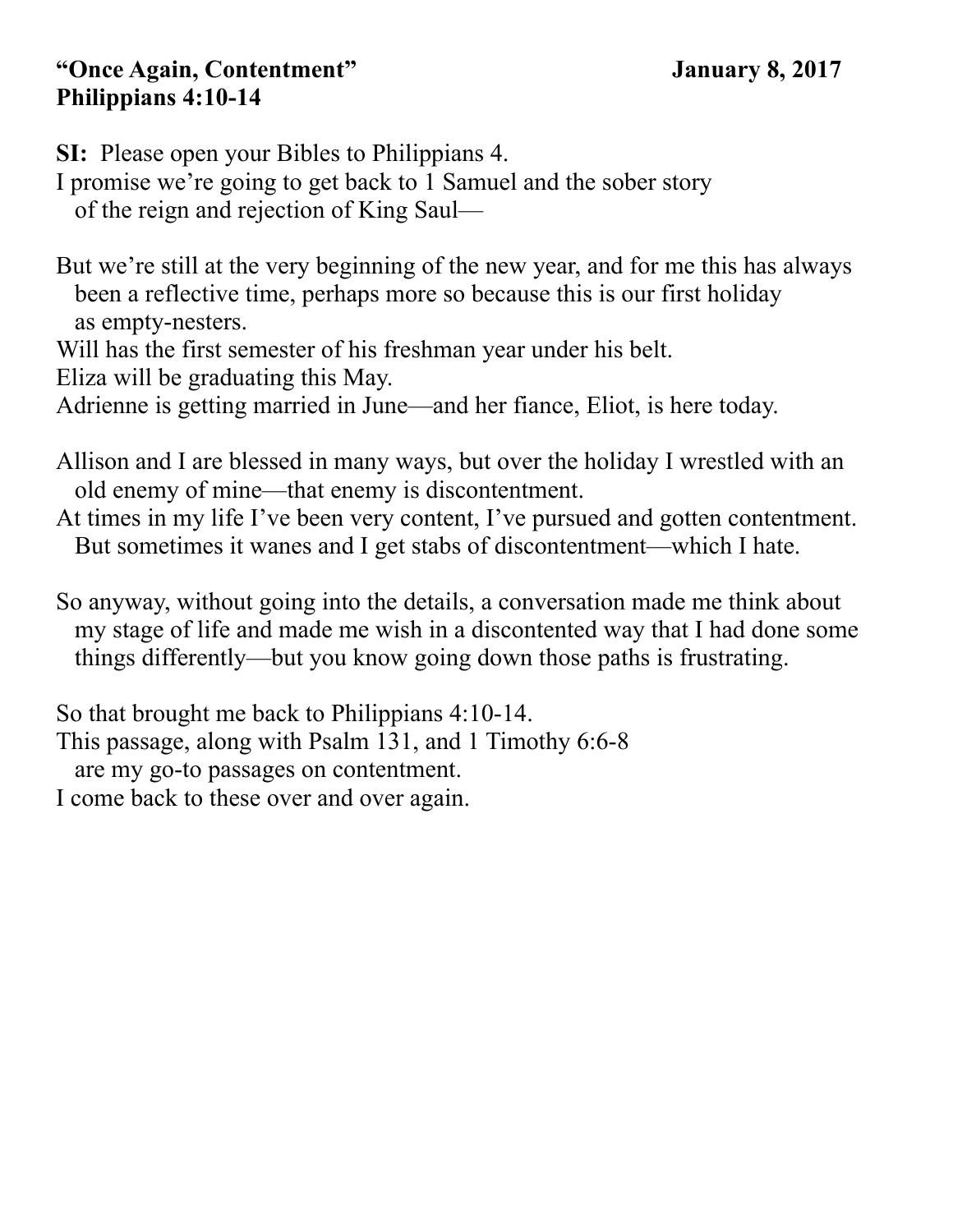## **INTRO** A preacher said:

 "True contentment is a scarce commodity in the world. Our world is fueled by discontent. It runs the engines of government, economy, and society. Everyone wants more than he has or wants something else than she has. They want to be happier, wealthier, prettier, whatever. Enormous amounts of time, energy, and money are devoted to seeking this elusive contentment and for its sake sacrifices are made, families are divided, the law is broken, great risks are undertaken, and pleasures hotly pursued."

And what's true in the world is too often true in the kingdom of God.

There is certainly more contentment found in Christians than the people of world but there is not nearly as much as there should be.

In 1648 the English Puritan Jeremiah Burroughs wrote a book titled:

The Rare Jewel of Christian Contentment. So even in the 17<sup>th</sup> century,

at the high tide of Puritanism, Christian contentment was a rare jewel.

And even in the early church, Paul felt the need to preach contentment. Remember when Paul wrote this letter, he was in prison in Rome, awaiting trial.

He had been a free man all his life, now he was in chains facing great uncertainty.

The Philippian church found out about his circumstances and sent him

a financial gift that was delivered by a church member, Epaphroditus.

Paul wrote this letter to thank them for the gift,

and he finally gets around to that here at the end.

But Paul was faced with a pastoral dilemma.

 He wanted to thank them for their gift, he wanted them to know how moved he was by their kindness and generosity.

At same time, wanted them to know that he was completely content.

- In thanking them, didn't want to detract at all from the reality of his experience of complete contentment in Jesus Christ.
- So it's a strange sort of thank you. It almost sounds rude in our ears.

Thank you for your gift. My heart is warmed by your concern for me.

But I hope you understand that I didn't need your gift to be content.

Whatever my circumstances, whether in plenty or in want, I'm content in Christ. Yet it was good of you to share in my troubles.

Paul wasn't being rude, he was simply expressing this tremendous reality of his Christian experience.

And he was holding it before the Philippians as something they could have too.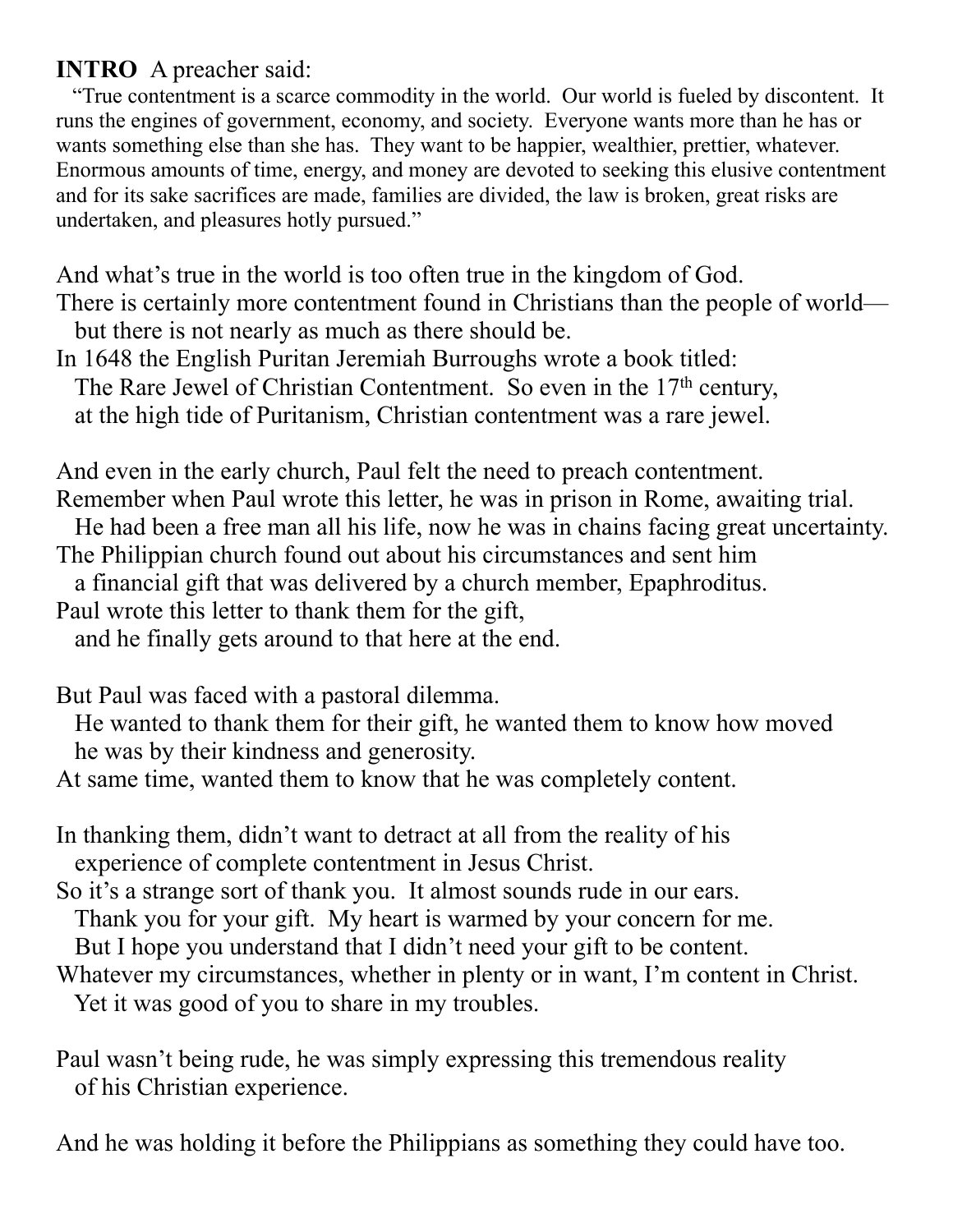He wanted them to experience the same thing.

He wanted them to have this amazing contentment in all circumstances.

Wouldn't that be amazing?

To be able to look at your position, your accomplishments, your work, your spouse, your family, your checkbook balance, the clothes in your closet, the car in your garage, your health, your stage of life—and be able to say from the heart: I've learned to be content. I can do everything through him who gives me strength.

Yes, that would be amazing. That would be wonderful. So how do you get there? Two points for note-takers.

- 1. Contentment defined
- 2. Contentment acquired

Let's look at each and apply them to our lives.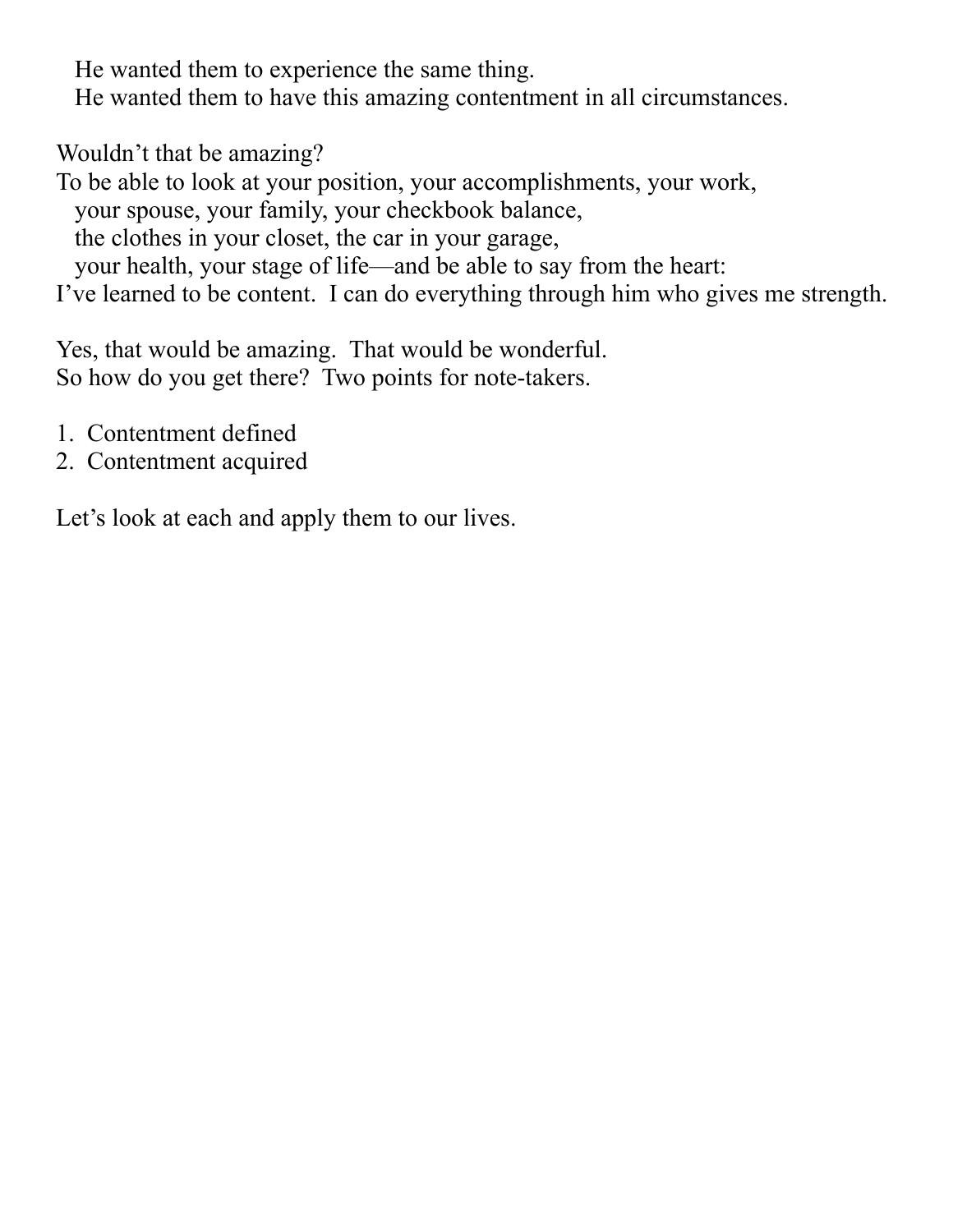## **MP#1 Contentment Defined**

Word translated "content"—I have learned to be content—Greek word *autarkeis.* Has the sense of being self-sufficient,

independent of your circumstances, conditions, and surroundings.

This dictionary definition just enough to see that Paul is making a remarkable claim

I have arrived at a condition in which I can honestly say

that I am independent of my circumstances, I am free, I am at liberty.

My life, my happiness, my joy, my experience is independent

of the things happening around me and even too me.

Paul lists these contrasts—content in plenty and in want, when well fed or hungry. There are challenges to contentment when you are poor, challenges when rich

Paul says, I have known both and I have learned contentment

 Then he covers all the bases when he says, "whatever the circumstances Before we define contentment more carefully, address two false understandings

1. Contentment is not hardening yourself to life.

I know you've heard of the Stoics, the Greek philosophical school, Stoicism—

This word *autarkeis*, self-sufficiency, was their most important concept.

According to them, to live a self-sufficient life,

you had to systematically harden yourself against anything that might hurt you.

Desires can hurt you. That's where discontentment comes from.

So instead of trying to fill those desires by adding possessions.

Eliminate your desires. Crush those wants that spring up in yourself.

Emotions can hurt you. So systematically suppress and deny them.

Epictetus said that if cup or vase breaks, say, "I don't care"

- You have some glassware that belonged to your grandmother, it has great sentimental value to you. It breaks. Don't cry—That was grandma's!
- Say, I don't care. And even if you do care, if you say that enough, eventually you won't care and you'll be free from painful desires and emotions no matter what your circumstances. You'll be self-sufficient.

Someone said that the Stoics turned their hearts into stone and called it peace. This has nothing to do with Christian contentment.

Paul was a man who felt deeply—he grieved, he sang, he feared, he was angry and he longed for things. Not the usual things people long for, did have desires. He never hardened himself or denied himself for it's own sake.

Only when necessary for the ministry of the Gospel.

Christian contentment is not just saying—I'm going to tough it out.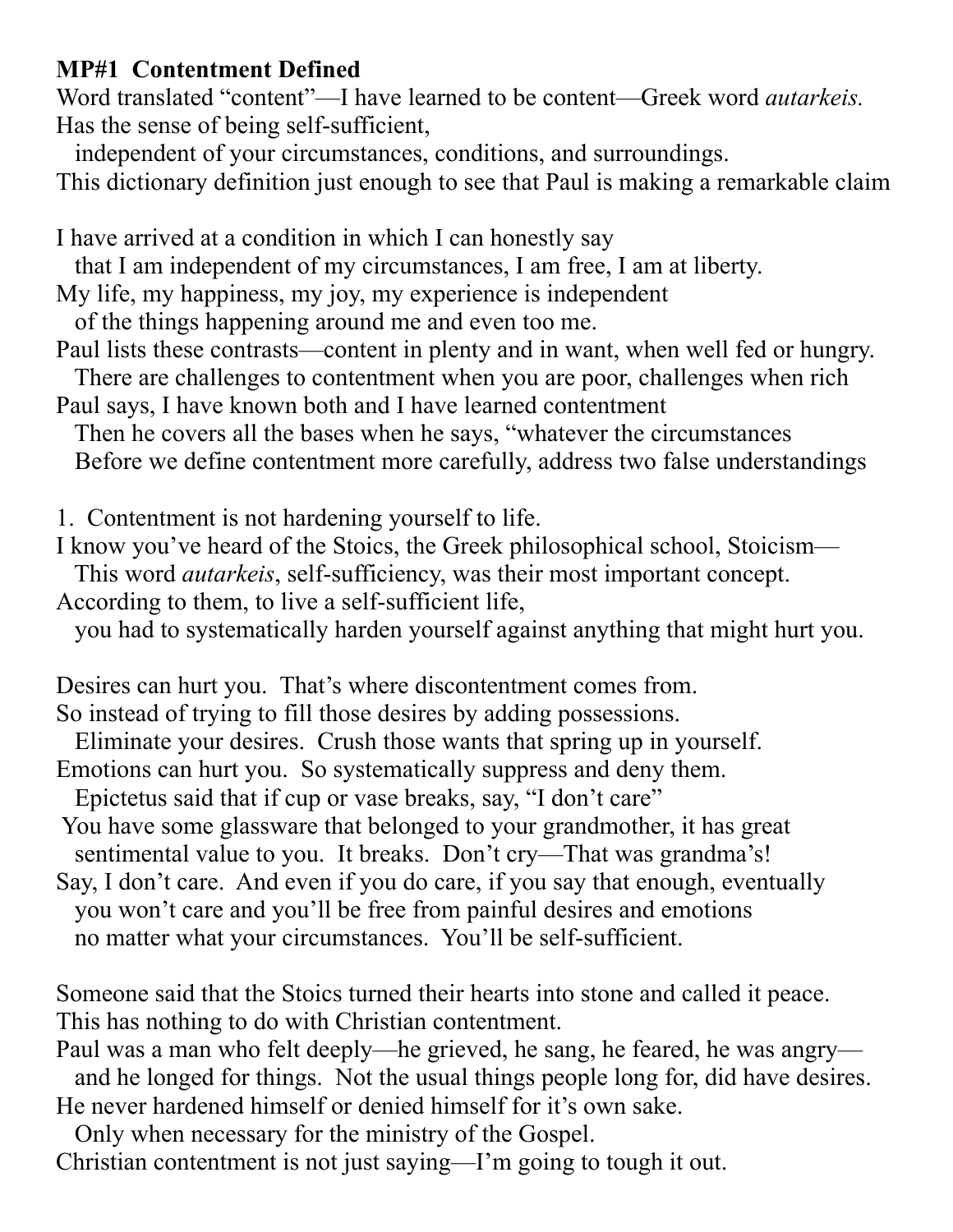That's anti-Christian and it destroys your personality and feelings. Paul used the Stoics' favorite word, but he infused it with Christian meaning.

- 2. Contentment is not passively accepting life.
- One of the accusations thrown against Christianity by Communism and other social revolutionary movement is that it keeps people from opposing disgraceful and unjust conditions. Religion is the opiate of the masses.
- This is the hand God has dealt me, I'll just sit back and wait for heaven. Well, I guess this is God's will and I just have to accept it. That's a fatalistic view of God's sovereignty that the Bible doesn't support.

And that's not Christian contentment either.

We are called, in every sphere of life where God has placed us to plan and work and strive to make things better for other people and ourselves. Paul was never passive in the face of the abuse of power.

 Demanded his rights as a Roman citizen to the full extent of the law. He argued passionately and well his case before Jewish and Roman courts.

Sometimes this false contentment keeps a person from bettering himself financially, building a business, moving up the ladder.

Well, this is where God has me, I can't do anything about it.

Once again, the Bible commands the opposite—within boundaries of God's law, and your particular calling, you are to do all you can to better yourself.

Shorter Catechism: What is required in the 8<sup>th</sup> commandment? The 8<sup>th</sup> commandment requires the lawful procuring and furthering the wealth and outward estate of ourselves and others."

- Christian contentment is not hardening yourself to life, not passively accepting life. Christian feels things deeply, Christian works hard to make things better.
- So what is contentment? What is this holy self-sufficiency that Paul had and that all Christians must cultivate?
- Reach back 350 years to the definition of Puritan Jeremiah Burroughs: Christian contentment is the inward, quiet, gracious frame of spirit, which freely submits to and delights in God's wise and fatherly disposal in every condition.
- An inward work of God's grace so that your whole frame of reference changes, you look at every circumstance of life and say, God's hand is in this for my good.

Even if you are in a position where you say—I've got to work to change this—

God's hand is in that situation too, which brings an inward quietness to the work. Look at Paul's life, see demonstrated over and over again.

Acts 16 in jail in Philippi, beaten and in stocks, with Silas singing and praying.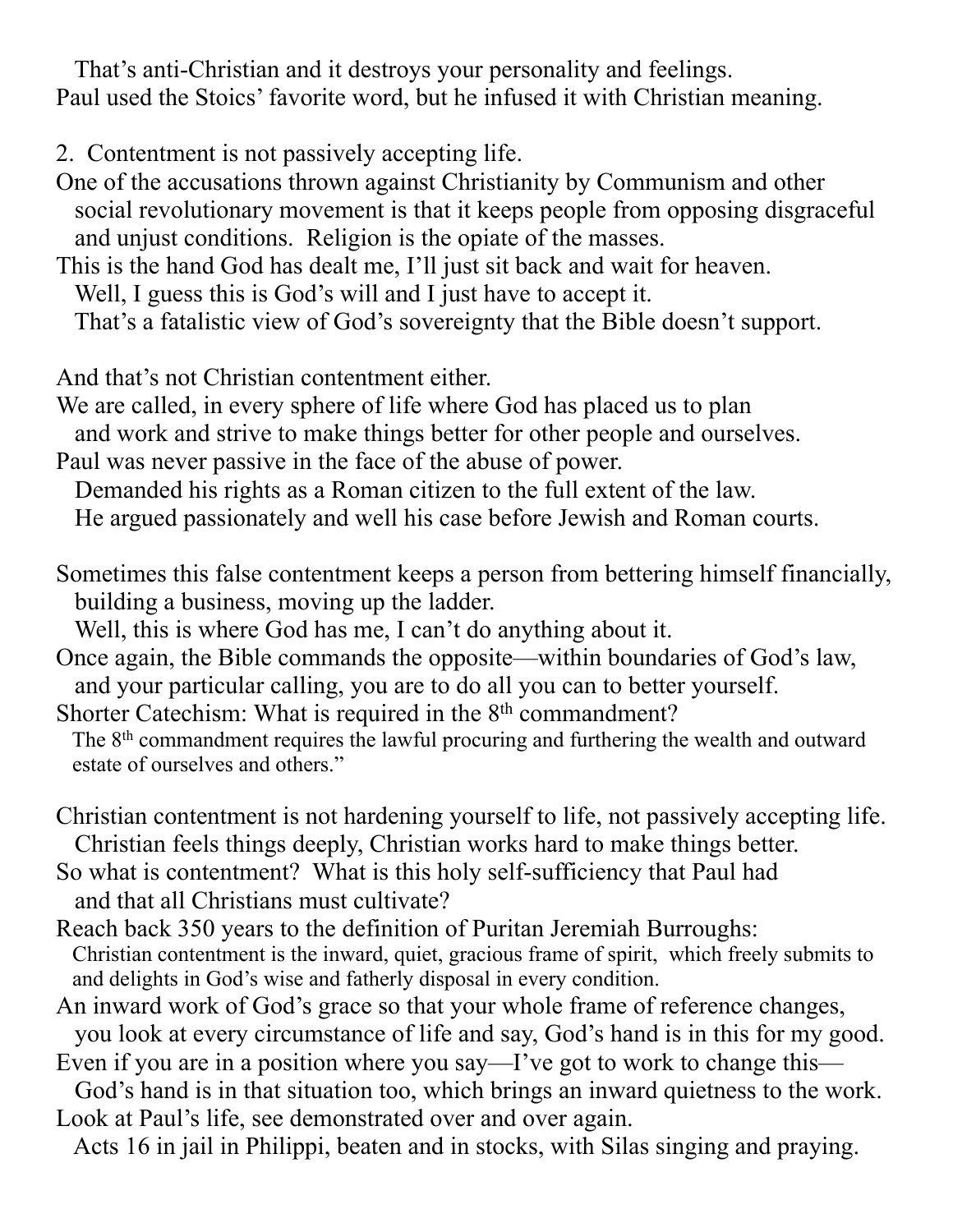Acts 27 on ship, in storm for 14 days, crew demoralized, eat, breaks bread, thanks 2 Cor 12, Paul's thorn in the flesh, my grace is sufficient for you.

Throughout ministry Paul threatened, ridiculed, backstabbed, abandoned,

suffers slings and arrows of every kind but this contentment always evident

Our culture says the way to become content is by things you accomplish or acquire. Paul challenges this in a thought-provoking way. He says:

"I have learned the secret of being content in any and every situation,

whether well-fed or hungry, whether living in plenty or in want."

Paul is saying that contentment doesn't come automatically when you go from being hungry to being well-fed. Or when you go from plenty to want. It doesn't just come with a change of your circumstances.

In fact, it would be an interesting debate to have: When is it harder to be content? Is it harder when you are hungry and in want, or when well fed and in plenty? It's hard to be content when you are suffering want—

 It's hard not to feel bitter and worried when things are tight and you feel pinched. On the other hand, it's hard to be content when you have plenty.

Because it's never quite enough. Not exciting enough. Not new enough.

You compare yourself with those who have more and you feel bored and trapped.

Brides and grooms promise to be faithful to one another

in plenty and in want, in sickness and in health.

But do people have marriage problems only in times of want and sickness?

 Is that the only time when people say, I'm not happy and I want out? Not at all. There are a great many divorces in times of plenty and health!

Paul is really making a comment about the human heart.

It's not naturally inclined toward contentment.

There has to be a supernatural re-orientation—

 an inward work of God's grace so that your whole frame of reference changes, you look at every circumstance of life and say, God's hand is in this for my good.

Brings us to the second point—how do we get it?

# **MP#2 Contentment Acquired**

So how did Paul become content in all circumstances?

vs. 11 "I have learned . . ."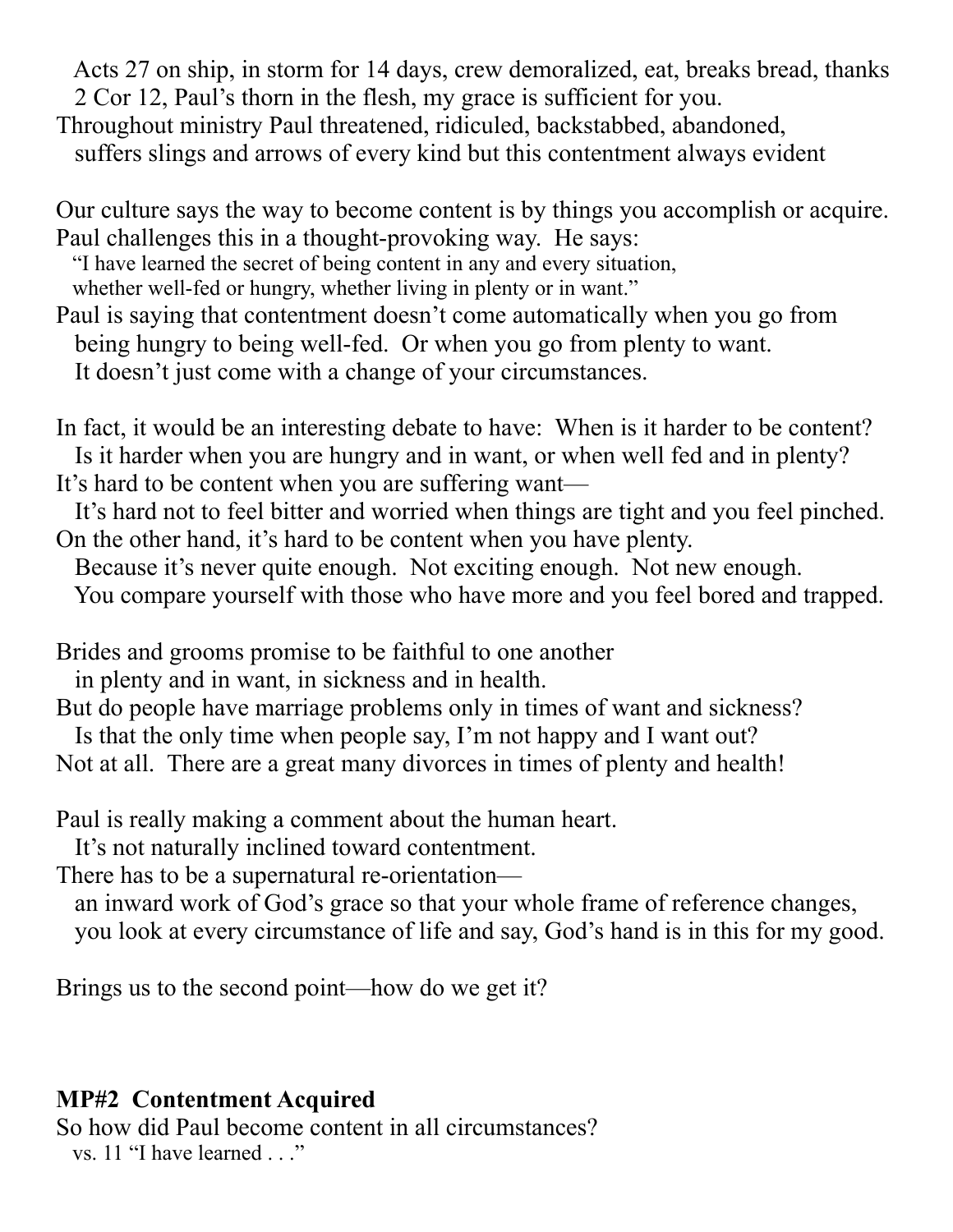vs. 12 "I have learned the secret . . ." "been initiated" Paul learned it.

 He was a proud, sensitive, active person—contentment didn't come easy. But he learned it. Which means it didn't happen overnight.

It was an art mastered, had to go back and relearn, and practice.

How did he learn? How we learn it.

## **You learn contentment by a great argument.**

Paul learned contentment by arguing it with himself until he became convinced. Paul is often doing this in his letters.

Romans 8:18 is a great example.

 "For I consider that our present sufferings are not worthy to be compared tot he glory that will be revealed in us."

For I consider. KJV, For I reckon . . .

 The word has a sense of weighing reasons, deliberating. Origin of word logic. Paul learned contentment by thinking it through.

No doubt he looked at life and made these arguments.

- 1. Circumstances in life are always changing, therefore I must not depend on them.
- 2. What matters most is my soul and my relationship to God.
- 3. God is concerned about me as my Father, nothing happens apart from Him, Even the hairs of my head are numbered. Can never forget that.
- 4. God moves in a mysterious way, but I know that whatever He wills is for my good, not for my harm.
- 5. So every situation in my life is an unfolding of some aspect of God's love and goodness. I must look for, be prepared for His blessings, even in strange places.
- 6. I must look at all the circumstances of my life, not by themselves, but as part of the Holy Spirit's work in perfecting me, making me like Christ.
- 7. Whatever my condition at this moment, only temporary, only passing, cannot rob me of the joy and glory that ultimately await me with Christ.
- 8. Christ is with me and promises always to be with me and give me strength to fulfill the callings he has placed on my life.

And so forth.

Whenever you talk to a Christian who is content and ask how—

some Gospel truth or some passage of Scripture will come out of mouth.

You have to do the very same thing.

Yes, these are the circumstances. Yes, these are my emotions.

 Yes, I have a tendency to become frightened, resentful, or discontent. But—I know that the Lord's hand is in this for my good. So whatever happens,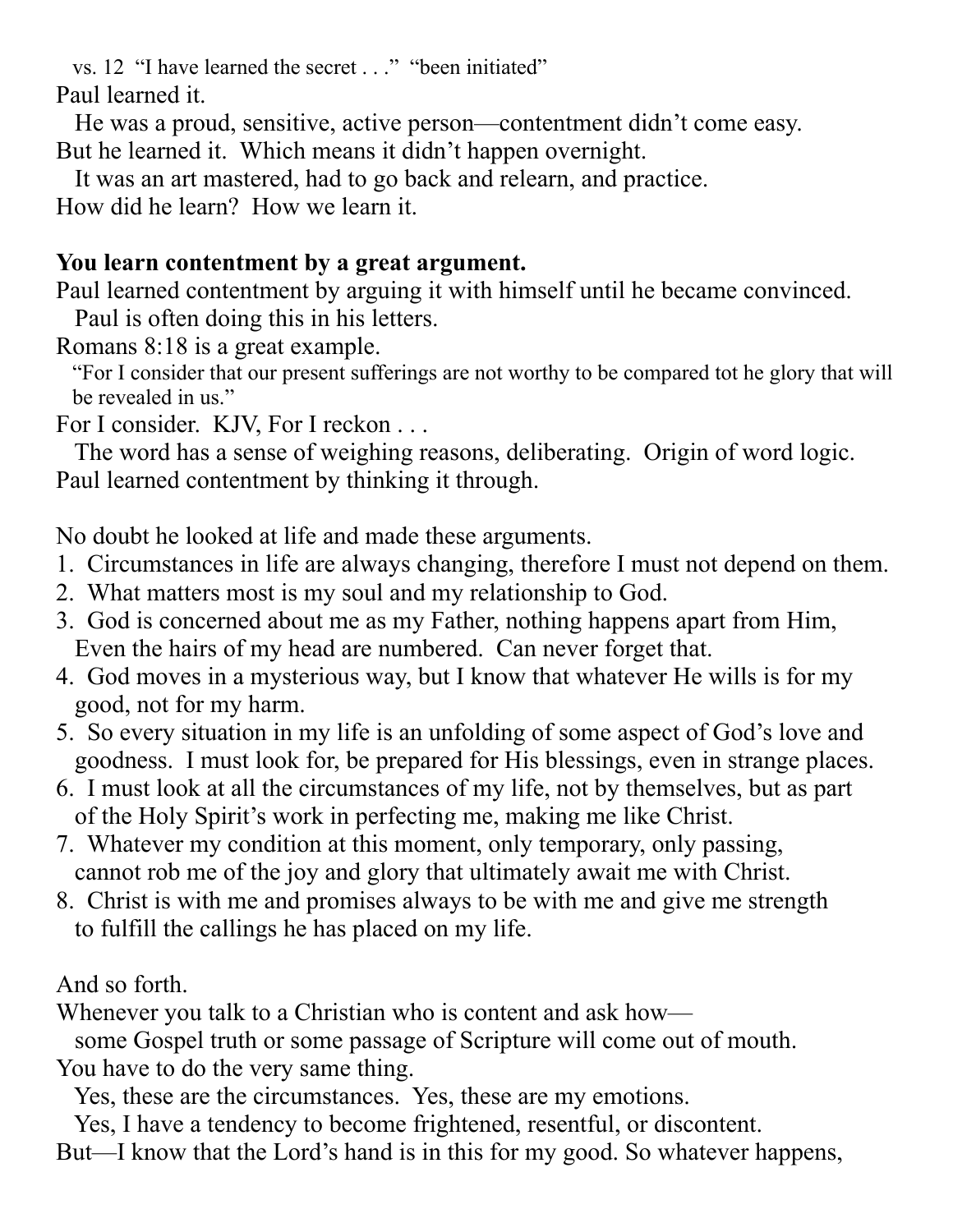I am unmoved. Know God Father watches me, Know Jesus Christ is with me

#### **You learn contentment by Christ's strength.**

Here we come to verse 13, that great and mind-boggling verse which is so precious. "I can do all things through him who gives me strength."

You may remember that way back Tim Tebow wore a reference Phil 4:13.

He said that lots of people looked up that verse and read it and asked him if he thought it was a promise he would win football games.

He said no: It's a promise that if Christ is in you, you can be content with anything.

Which is exactly what Paul meant. Christ infuses so much strength in me that I am strong for all things and circumstances.

Ultimately, the reason I am content in all circumstances,

The reason I am unshaken and always joyful,

The reason why I can write these things to you, even now in prison is

Because I am intimately, inseparably united to Jesus Christ and

Christ Himself is constantly infusing His strength into me.

Is that true of you? Are you "in Christ"? Is knowing him your highest aspiration? Do you say with Paul: "I want to know Christ, and the power of His resurrection, and the fellowship of sharing in His sufferings"?

- Or, like so many in the church, do you just give Him lip service because hope Jesus is going to help you win football games, and fulfill your agenda for happiness and contentment.
- Do you come to Him with list of things that must have to make life worthwhile? Happy marriage, happy children, no financial worries, good health, fulfilling work, never bored—Jesus help me, Jesus bless me.

I've got to have these things to be content.

If that is your idea of a relationship with Jesus—

He's your butler not your Savior,

 And you're going to miss the greatness and glory of what He has for you. He wants to infuse you with His strength, enable you to face all circumstances,

times of plenty and want—and agree in your heart with the ways of God.

That brings us to the final way you learn contentment.

# **You learn contentment by experience.**

You walk with God through times of plenty and want.

 And over the course of your Christian pilgrimage you learn it. I mentioned 2 Corinthians 12 earlier, where Paul talks about something